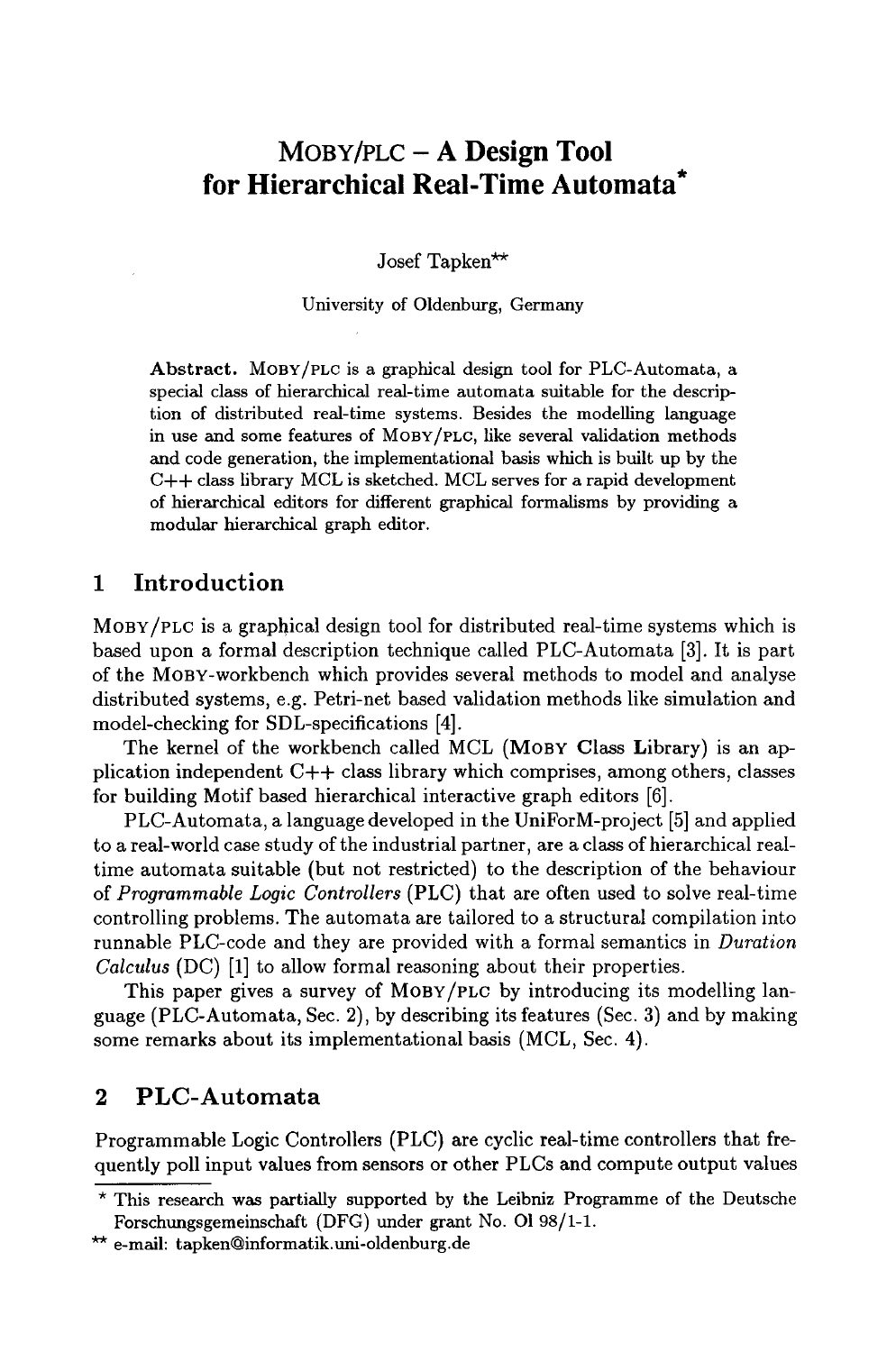for actuators (or other PLCs). To deal with real-time problems, PLCs are enriched by a convenient timer concept.

A PLC-Automaton describes the behaviour of a PLC by an extended finite state machine with three categories of variables, namely input, local, and output variables. A transition is labelled by a condition and by a list of assignments to local and output variables. In every cycle a PLC-Automaton updates its input variables from the environment and performs (exactly) one transition according to the actual state and values of variables. The execution of a transition may be prohibited by a state label which consists of a time value  $d \in \mathbb{R}_{\geq 0}$  and a Boolean expression over the input variables. A state can only be left if it is held for longer than for d time units or the state expression evaluates to false.

In order to increase expressiveness as well as for the purpose of structuring PLC-Automata are enhanced by a hierarchy concept which is based on state refinement, i.e. a state can represent a set of substates and its label can also restrict the outgoing transitions of the substates.

The whole system specification consists of a network of PLC-Automata which communicate through channels with each other. Therefore, a channel links an output variable of one automaton to an input variable of another, i.e. communication is performed implicitly by updating every cycle the input variables of a PLC-Automaton with the current values of the corresponding output variables. The system network may also be structured hierarchically.



Fig. 1. PLC-automata of the gasburner specification

Fig. 1 shows on the left a system diagram describing a network of two automata (Environment and Control). On the right the Control-automaton is shown in detail. The example is taken from a specification of a control unit for a gasburner, which gets two Boolean inputs from the environment, namely heat\_request representing the state of a thermostat changed by the user and flame indicating the status of a sensor monitoring the flame. The control unit delivers one Boolean output valve controlling the gas valve.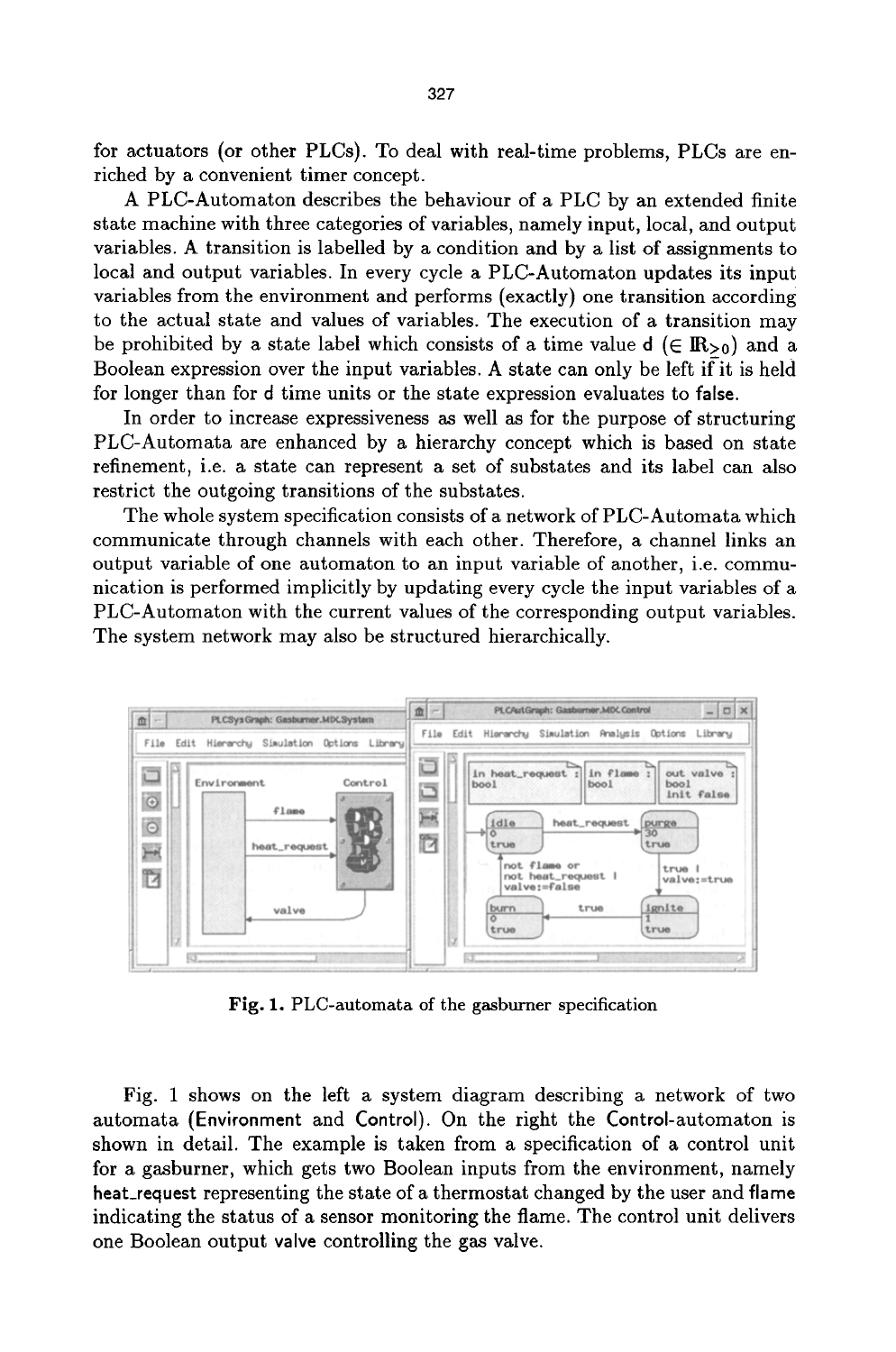#### 3 The MOBY/PLC-Tool

This section gives an overview of the main components which are currently implemented in MOBY/PLC (see Fig. 2).

The central part of the tool is an interactive graphical editor for specifying a real-time system (i). Since the architectural part as well as the behavioural part of a specification may be structured hierarchically the editor comprises several different subeditors, e.g. system editors to describe the network of PLC-Automata or editors to specify automata and subautomata (see Fig. 1).



Fig, 2. Components of MOBY/PLC

In MOBY/PLC there are three ways to validate a given specification (ii, iii, iv). A simulator (ii) is able to execute a single or a set of PLC-Automata and to visualize its results directly in the graphical specification. The simulator is designed to support the interactive simulation of small modules as well as extensive tests of the whole specification in background mode [7].

Special analysis algorithms (iii) which are based on the DC-semantics of PLC-Automata can be used to statically calculate certain properties of an automaton, e.g. its reaction time on a given combination of inputs. A compiler of PLC-Automata into timed automata (iv) allows to use existing model checking systems for timed automata, like Kronos [2].

Furthermore, a given specification can be translated automatically by a structural compilation into a special programming language for PLCs called ST (Structured Text) $(v)$ . By the use of commercial compilers the ST-code can be transformed into runnable source code for PLCs.

# 4 The MOBY Class Library

The MOBY Class Library (MCL) is a powerful (Motif based) C++ class library for building graphical applications under the X Window System. MCL adopts several classes and concepts of the SMALLTALK-80 programming environment, e.g. many collection classes and the model view controller concept. Furthermore, it provides runtime class information and dynamic object creation for a given class object or class name.